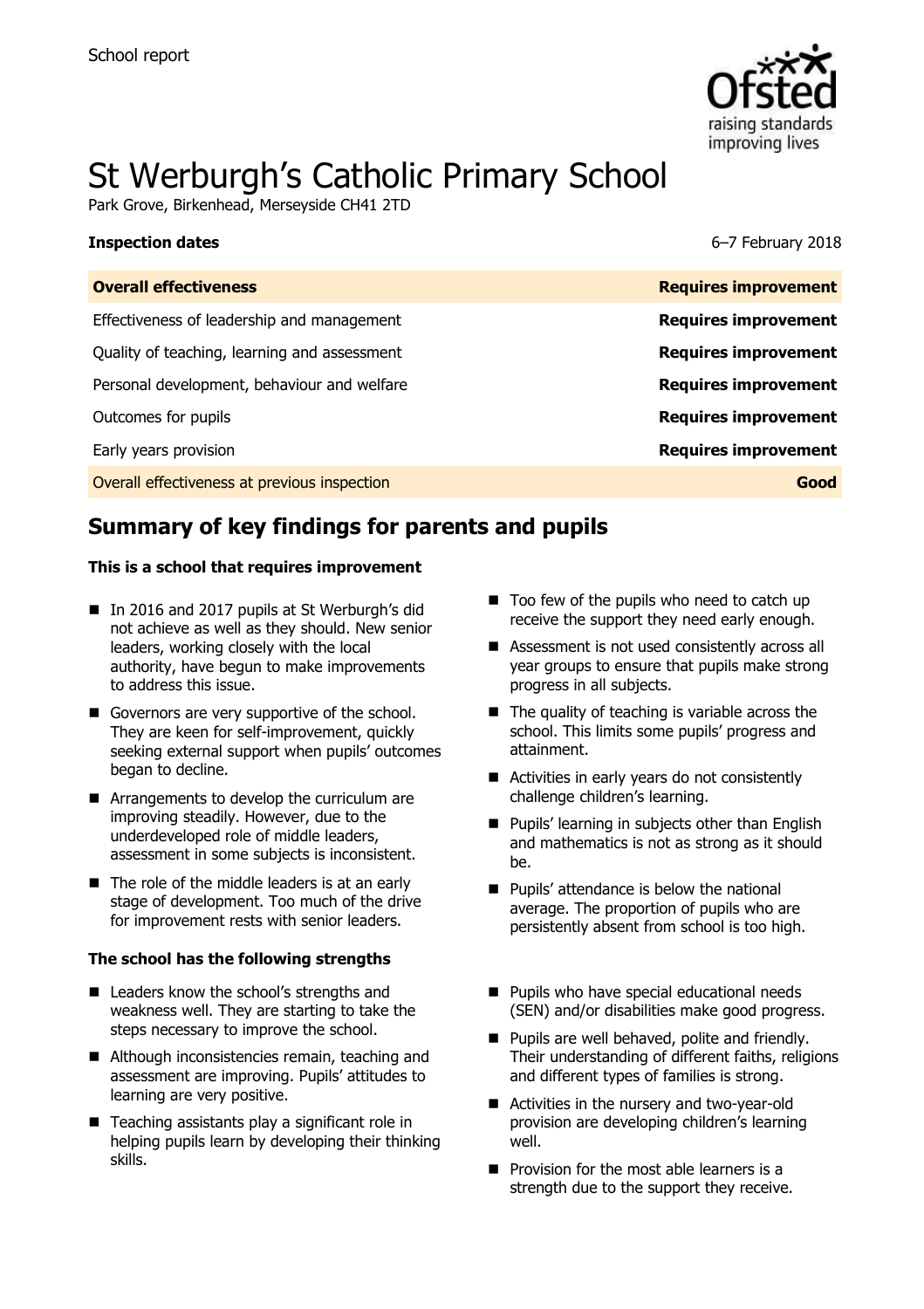

# **Full report**

### **What does the school need to do to improve further?**

■ Improve pupils' personal development, behaviour and welfare by:

– improving pupils' overall attendance and reducing the number of pupils who are persistently absent from school.

 $\blacksquare$  Raise pupils' achievement further by ensuring that:

– leaders continue to take action to increase the consistency in the use of assessment to provide challenge and support for those pupils who need to catch up throughout the school.

- Strengthen the impact of leaders on pupils' outcomes by:
	- developing the role of middle leaders in evaluating the work of staff

– improving the monitoring of teaching, learning and assessment, particularly in the foundation subjects.

Improve provision in the early years by ensuring that teachers more effectively challenge children's learning.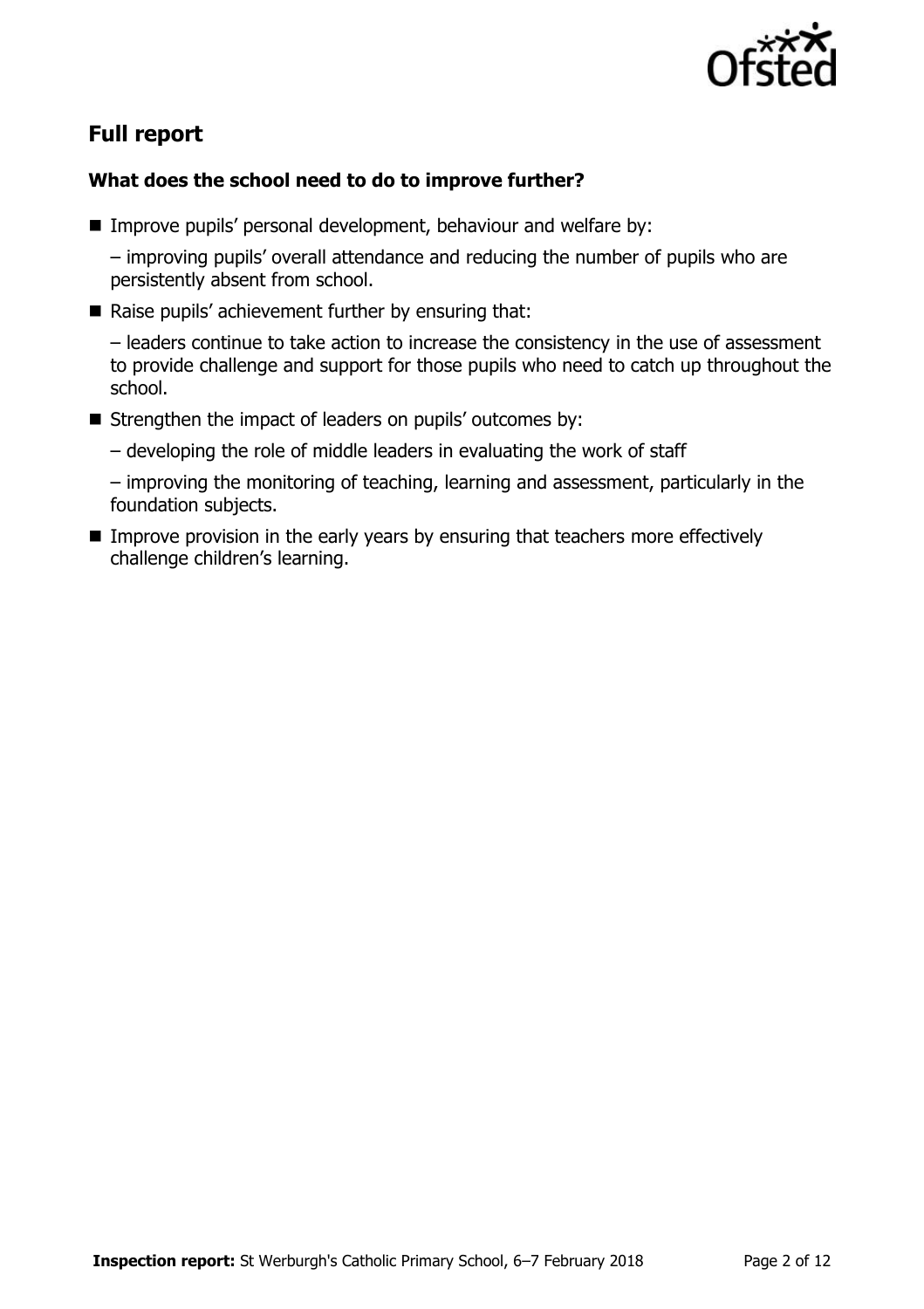

# **Inspection judgements**

#### **Effectiveness of leadership and management Requires improvement**

- Leaders have not moved the school forward swiftly enough since the last inspection. The new headteacher and senior leaders, working closely with the local authority, have started to make improvements.
- **From September 2017, the headteacher moved quickly to begin improving the school.** She has received effective support and challenge from the diocese and the local authority. This has enabled her to address significant challenges in a positive manner. Staff support the changes that have been introduced to set a new direction for the school.
- **Priorities for improvement, agreed by leaders and governors, address the key issues** facing the school. However, it is too soon to accurately judge the impact of many of these new strategies. Leaders now check the work of staff more closely but they do not review the quality of pupils' work across all subjects.
- Leaders make sure that appropriate priorities for using the pupil premium funding are in place. While disadvantaged pupils' progress is improving, their attainment is lower than that of other pupils nationally.
- The role of middle leaders in school improvement planning is underdeveloped. This affects the impact of the school's work in a range of subjects. Nevertheless, some leaders in the school are raising the quality of pupils' learning in their area of responsibility. This is especially the case in English and mathematics where the impact of actions on pupils' outcomes are successfully measured.
- Arrangements to develop the curriculum are improving steadily. As a result, the quality of pupils' work across the curriculum this year is improving. For example, leaders work with staff to consider how to focus teaching much more closely on the needs and interests of pupils at St Werburgh's. This work is beginning to increase pupils' progress in a range of subjects. However, due to the underdeveloped role of middle leaders, assessment in some subjects is inconsistent.
- The SEN coordinators have a clear overview of this area, checking the impact of funding. Extra funding to support pupils who have SEN and/or disabilities is used well, particularly to employ additional teaching assistants to support pupils.
- Leaders have an accurate understanding of what the school does well and where further attention is required. They make good use of information about pupils' attainment and progress when reviewing the school's effectiveness. They make sure that the assessment of pupils is becoming more reliable through links with other schools and with the local authority.
- The ethos of the school is successfully built on its Christian values. Leaders ensure that provision for pupils' spiritual, moral, social and cultural development is strong. Pupils are proud to belong to the school and valued the work they had taken part in on preparing them for life in modern Britain, such as lessons on democracy.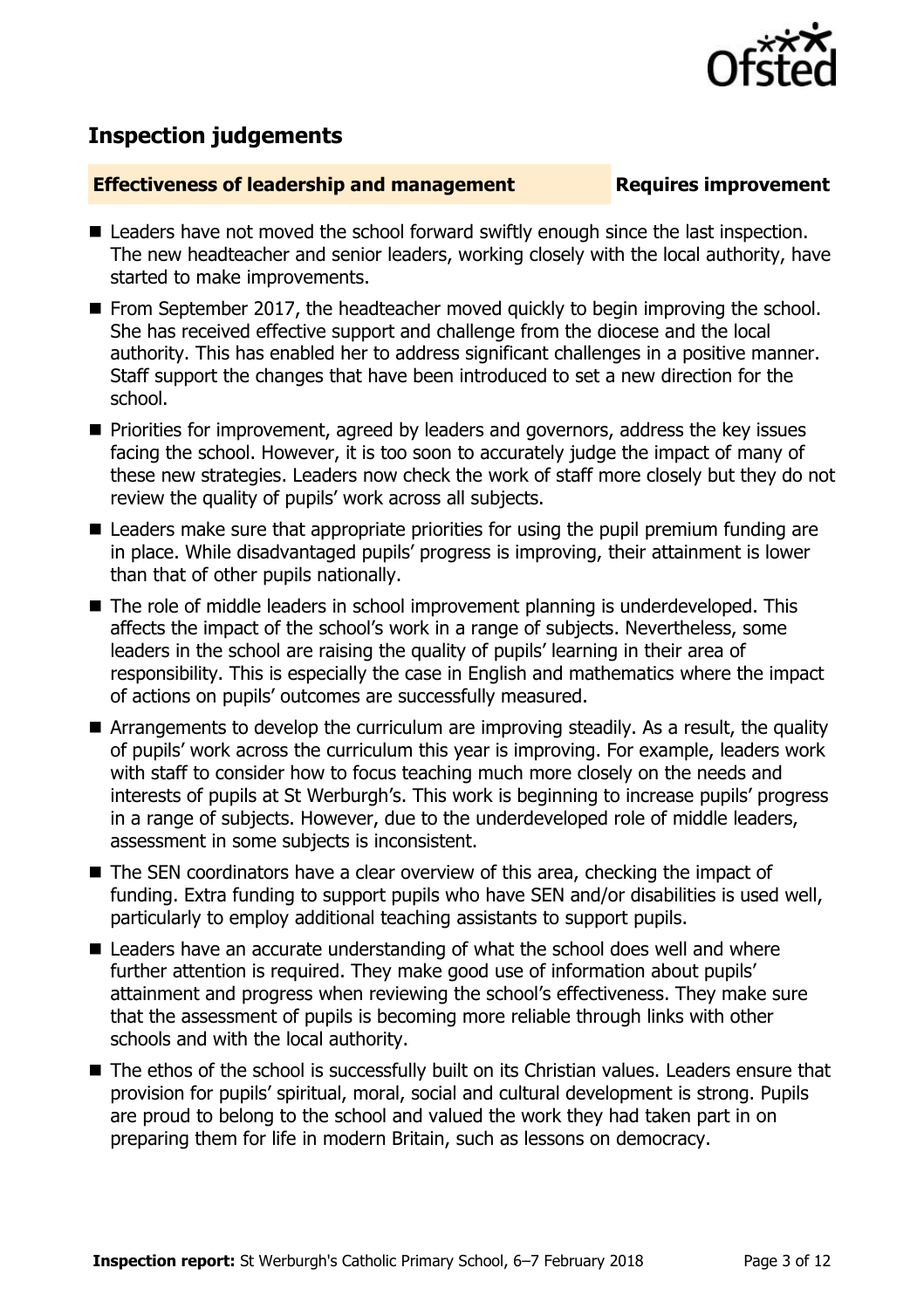

 Physical education and sport premium funding is spent effectively. Pupils enjoy the wide range of activities on offer, including fencing and archery. Participation is good and has also resulted in pupils entering local sporting competitions.

#### **Governance of the school**

- Governors are very supportive of the school. They are keen for self-improvement. They quickly realised that outcomes in school were declining and were proactive in quickly seeking external support.
- They are active in the life of the school and conduct focused visits. Consequently, they know the strengths of the school and many of the areas requiring improvement. Governors now ask challenging questions about outcomes for all pupils, including disadvantaged pupils.
- The governing body receives regular, detailed information on the attainment and progress of pupils and the standards they reach in comparison with national averages. They are also aware of the impact of support on pupils who have SEN and/or disabilities. Governors recognise the decline in outcomes and now focus attention on checking progress via the school's improvement plan. After the previous decline, they ensure that they ask challenging questions that hold school leaders to account in an effective manner.
- Governors ensure that the school provides good value for money. Decisions about spending are influenced by the main priorities for school improvement. They ensure that the pupil premium funding is carefully targeted towards disadvantaged pupils and is used increasingly effectively in accelerating the progress of these pupils.

### **Safeguarding**

- $\blacksquare$  The arrangements for safeguarding are effective.
- The leadership of safeguarding in the school is shared across a number of key staff. This means that advice and support are readily available for staff and a close eye maintained on any concerns about pupils and/or their families. Leaders follow up any concerns with outside agencies.
- Records of safeguarding are clear, well maintained and stored securely. Staff and leaders have adequate training in keeping pupils safe. Parents and carers are provided with information about child protection in several ways, including through the school's website
- Checks on the suitability of staff to work with pupils are thorough. Careful records are kept of recruitment.

#### **Quality of teaching, learning and assessment Requires improvement**

■ Teaching is not consistently good across the full range of subjects. There is variability in the quality of teaching which is reflected in pupils' inconsistent progress across key stages 1 and 2. Consequently, outcomes for pupils require improvement.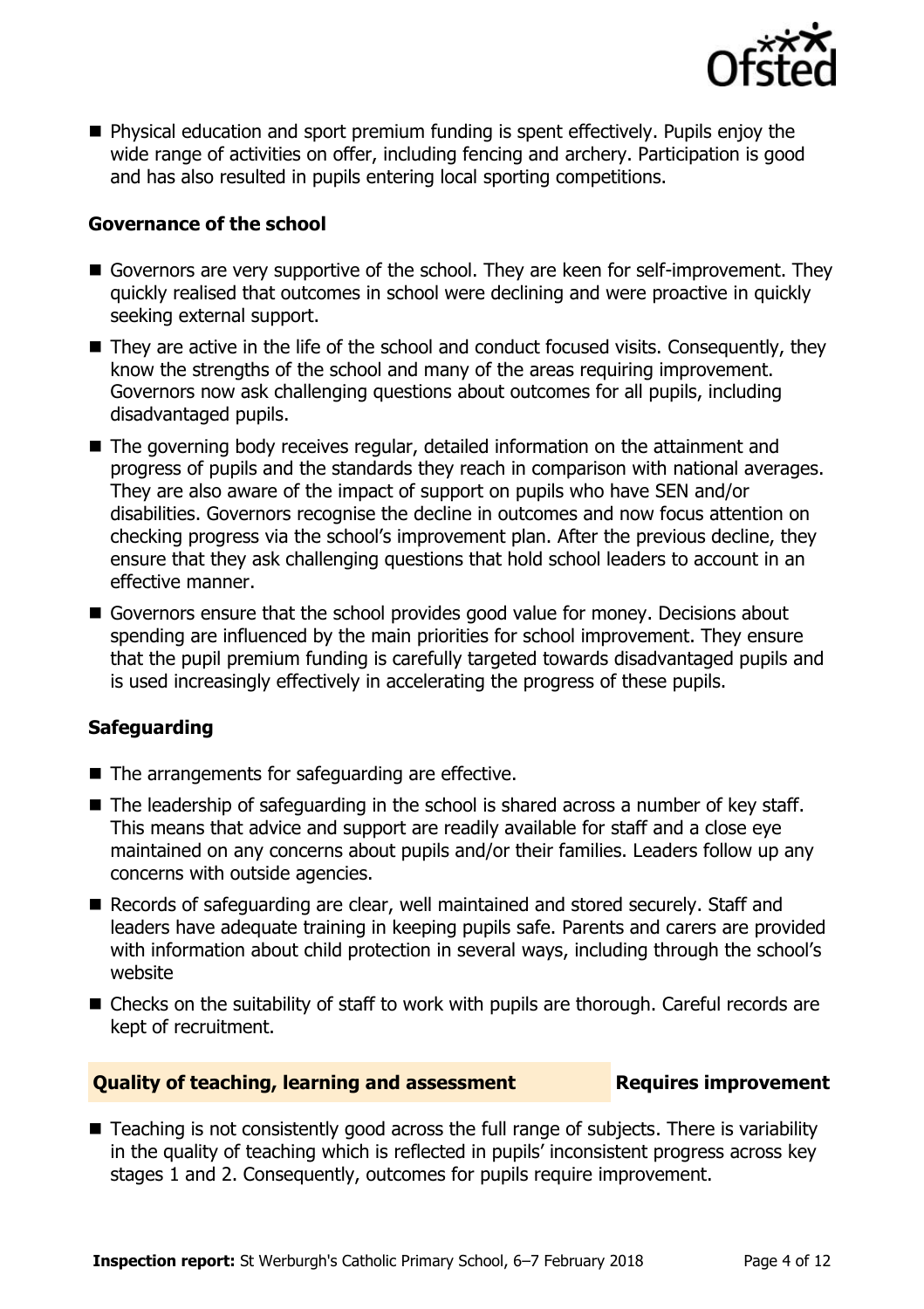

- The quality of pupils' work across the curriculum this year is improving but leaders recognise that there is more to do. As the role of subject leadership is very new in some subjects, pupils' progress is not always measured to inform future planning.
- Over time, the most able pupils have been challenged well. Most able pupils' work is stimulating and, as a result, they find learning inspiring and challenging. However, too often, work for other pupils, particularly for those who need to catch up, is not as wellmatched to their abilities.
- Overall, the progress of disadvantaged pupils is improving because leaders make sure that teachers challenge them effectively. However, variable progress still exists across key stages 1 and 2. Differences in attainment between these pupils and other pupils nationally are not diminishing consistently and rapidly.
- The teaching of reading, writing and mathematics has improved. Teachers often use good subject knowledge and questioning to encourage pupils to think hard about their responses and to extend their vocabulary. This is particularly the case for the most able pupils. However, this practice is inconsistent for other pupils. Some teachers are less skilled in identifying when pupils are ready to move on. As a result, pupils sometimes spend too long doing tasks that are not sufficiently demanding.
- School arrangements to assess pupils in English and mathematics have been revised this past year. Staff are starting to use information about pupils' learning with more precision when deciding on the next steps for pupils. Moderation activities with other schools and training from consultants have helped staff to be more confident and accurate in their assessment. Consequently, staff are now better equipped to monitor pupils' progress in these subjects.
- The teaching of mathematics is improving. Teachers and teaching assistants now focus more attention on how to develop pupils' skills and knowledge in fluency and reasoning. Activities are more interesting and thought-provoking as a result. For example, in a key stage 2 activity, pupils were engaged in problem-solving. The teacher skilfully allowed pupils to discuss their reasoning with each other, developing their mathematical knowledge.
- Leaders are proactive in their efforts to foster a culture that promotes a love of reading in the school. They have implemented many schemes to incentivise pupils to read and reward them for it. The pupils spoken to were particularly animated about being 'buddy readers' with pupils from different year groups.
- Teaching assistants play a valuable role in supporting pupils' learning across the school. Support for pupils who have SEN and/or disabilities is enhanced by the skilled contribution of teaching assistants. Teaching assistants are now being deployed effectively in most year groups. They are, for example, having a greater impact on learning for the most able pupils and pupils who speak English as an additional language. As a result, outcomes for these groups of pupils are improving.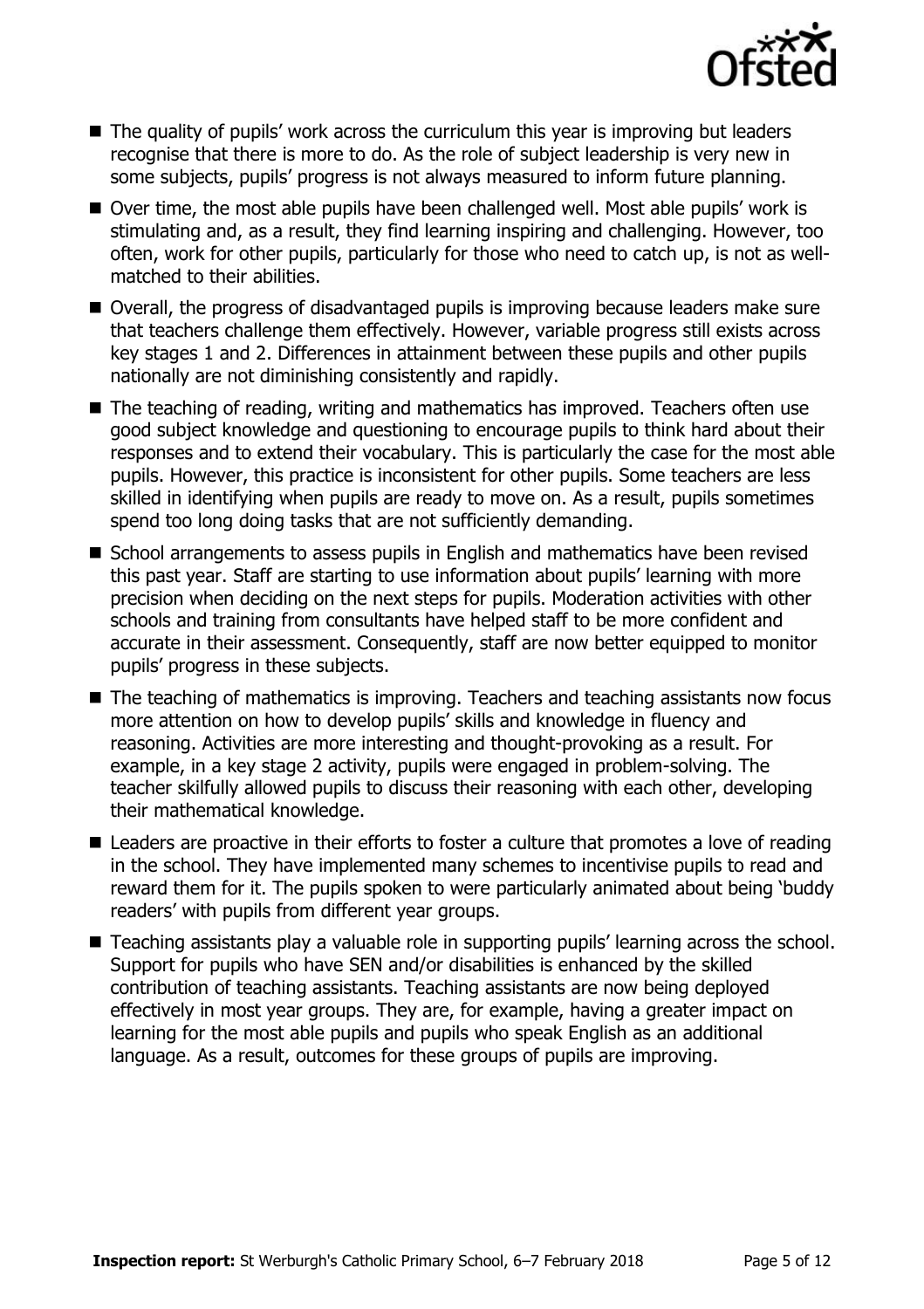

#### **Personal development, behaviour and welfare <b>Requires improvement**

#### **Personal development and welfare**

- The school's work to promote pupils' personal development and welfare is good.
- Pupils are developing confidence in learning. This is shown through their good attitudes during lessons where they focus on their given tasks.
- Pupils' spiritual, moral, social and cultural education is good. Pupils develop empathy for other people. For example, pupils have taken part in work about a wide variety of cultures. Pupils spoken to during the inspection said that they are proud to be part of the school community. Pupils' personal development is enhanced by opportunities to contribute to the school, for example, in leading assemblies.
- **Pupils feel safe in school because they are well cared for and feel confident that** members of staff will help them if they have any issues. Pupils know how to keep safe, including while online, because of the guidance they receive. For example, the school participates in safer internet week and involves other agencies in the delivery of online safety guidance.
- Activities in lessons and through workshops help pupils to develop a clear understanding of how they can keep healthy. For example, links with the local professional basketball team have helped pupils learn about the benefits of making healthy food choices and developing an active lifestyle. A significant increase in the number of pupils taking part in after-school clubs demonstrates the impact of this learning.
- Pupils said that incidents of bullying or name-calling were very rare. They had full confidence in reporting incidents to a member of staff. They were confident that they would be listened to and that appropriate action would be taken to resolve their concerns.

#### **Behaviour**

- The behaviour of pupils requires improvement as leaders' actions to reduce persistent absenteeism for pupils have not had the desired impact and absences remain high. Similarly, pupils' overall attendance remains below the national average.
- **Pupils are attentive in class and quickly follow instructions. They show respect to their** teachers and there is little disruption to learning.
- The conduct of pupils around the school is commendable; pupils are polite and courteous. They play well together at social times.
- **Parents who spoke with inspectors or who responded to the online questionnaire agree** that their children are safe, happy and well cared for in school.

### **Outcomes for pupils Requires improvement**

In 2016 and 2017 pupils at St Werburgh's did not achieve as well as they should. Pupils' progress in mathematics in key stage 2 was weak, as was their attainment in all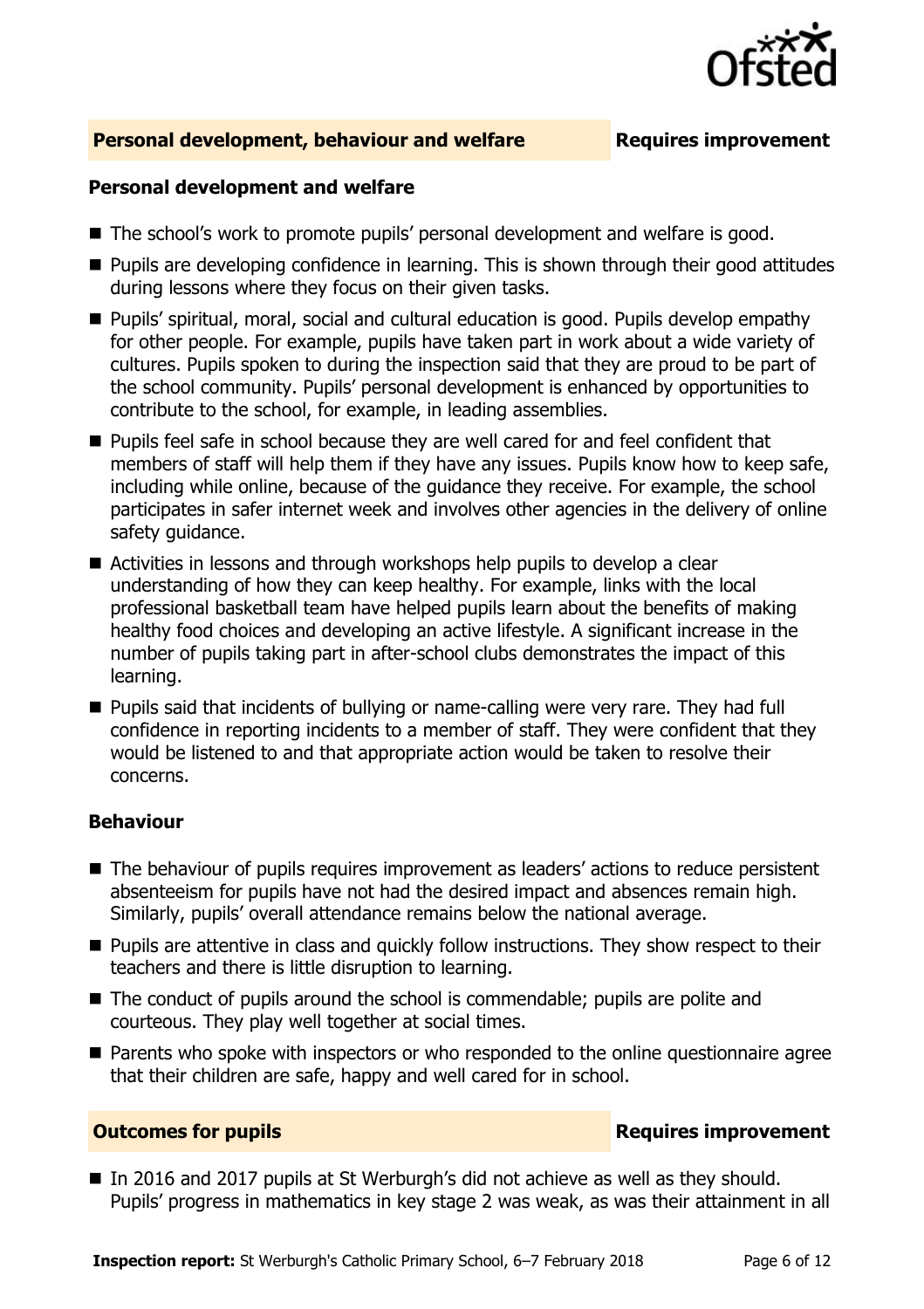

subjects at key stage 1. Disadvantaged pupils did not achieve as well as they should across the school.

- Current pupils are making better progress, especially in mathematics, in some year groups. However, the lack of precise assessment information in some subjects sometimes prevents pupils from making even more rapid progress.
- From 2014 to 2016, pupils' ability to use phonics to read words by the end of Year  $1$ was below average. Recent improvements in the teaching of phonics are having a positive impact, but inconsistencies remain between key stages.
- Despite improvements in English, there are still inconsistencies in the quality of pupils' handwriting and spelling. For some pupils, this is impacting on the quality of their writing.
- Funding for disadvantaged pupils is increasingly targeted well, and pupils' progress is improving steadily. This support has enabled some pupils to catch up with their peers, particularly in key stage 2. Nevertheless, not enough of this group attain as well as other pupils nationally.
- **Pupils who have SEN and/or disabilities are making good progress. They make** individually significant strides forward in their learning. Those disadvantaged pupils who also have SEN and/or disabilities are progressing strongly. This is because of the skilled support they receive from teaching assistants.
- Teachers plan activities well to meet the needs of the most-able pupils. As a result of the challenge in their learning, these pupils make the rates of progress of which they are capable.

### **Early years provision**

- From 2014 to 2017, the proportion of children in Reception reaching the expected standard remained below the national average. Leaders' plans for improvement, adults' expectations and use of assessment have not been strong enough. As a result, provision in the early years requires improvement.
- The quality of teaching does not offer sufficient challenge across the breadth of the early years curriculum. Furthermore, the level of challenge in the activities provided does not enable children to extend their thinking. Consequently, not enough children make good progress from their starting points.
- Children's learning in early years varies in quality. Sometimes, adults do not challenge children to think deeply or support children who have misconceptions. Activities, including those taking place outside, do not sustain children's interest well enough.
- Disadvantaged children did not historically achieve well compared to other children nationally. However, pupil premium funding is now being used effectively, particularly to support speech and language development for those who need it.
- Staff and children develop positive relationships across Nursery and Reception. However, in some areas, staff have not yet developed consistent routines which help children to enhance their learning.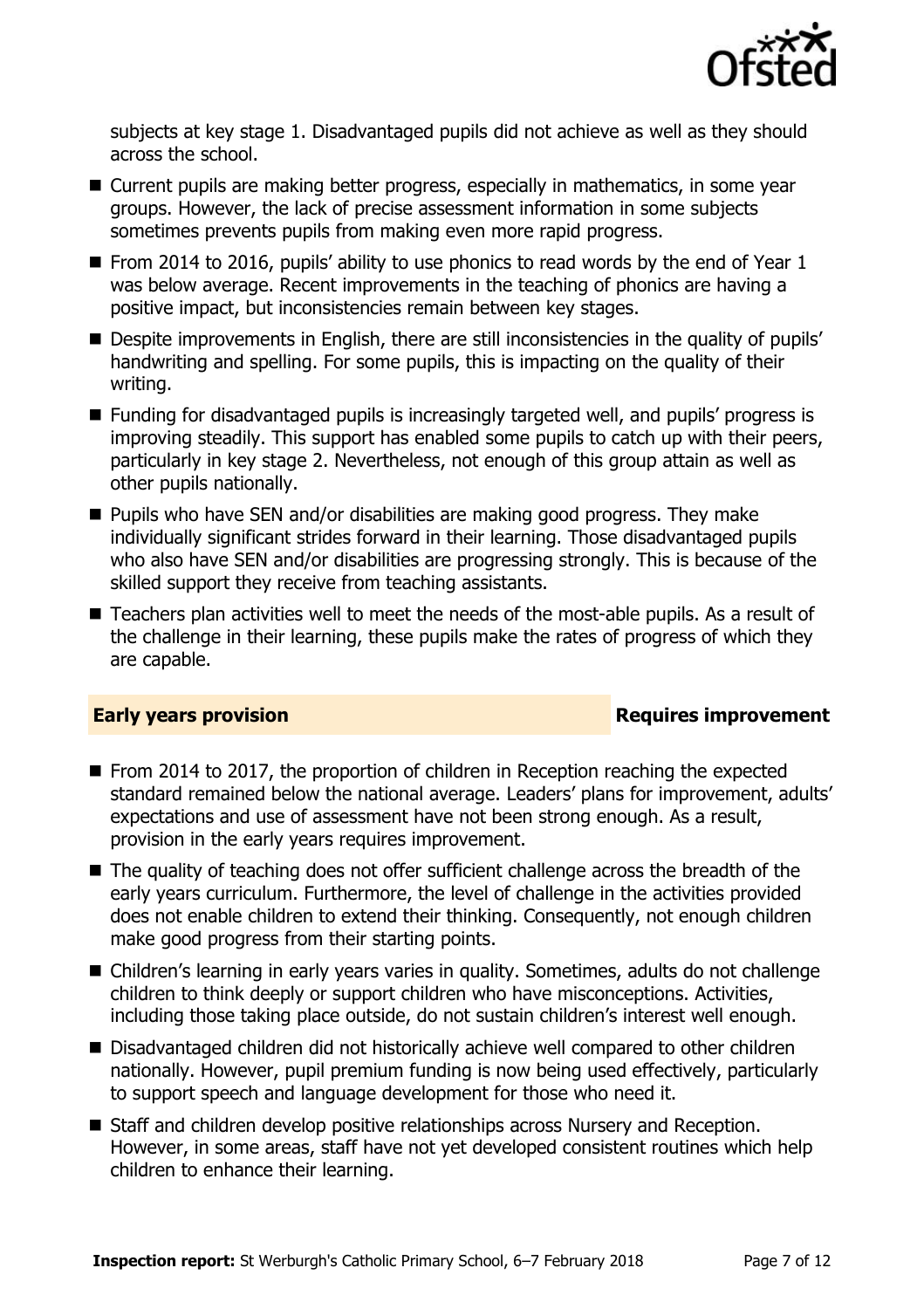

- Relationships are positive between staff and parents across the early years. Parents appreciate this partnership and say that communication is effective.
- Records of children's work in Reception show that children are sometimes given sufficient challenge to make better than expected progress, but this is inconsistent. Adults do not use assessment well enough to plan children's next steps in learning to help most achieve as well as they should.
- Teaching in the nursery provides children with interesting and challenging learning experiences. Staff ensure that there is a stimulating learning environment for children and that activities have a sufficient level of challenge. For example, children are curious and use newly learned vocabulary when discussing musical instruments and their sounds. As a result of this more stimulating curriculum, children in Nursery make effective progress.
- **Provision for two-year olds is also strong. Staff show that they are attentive to** children's needs. Time spent caring for children is used as an opportunity to develop learning, especially in speech and language. Staff are aware when children need comforting and respond in appropriate ways.
- Arrangements for safeguarding children are effective and statutory welfare requirements are met. Adults supervise children well. They ensure that children are taught to be safe and independent in all areas of the early years provision.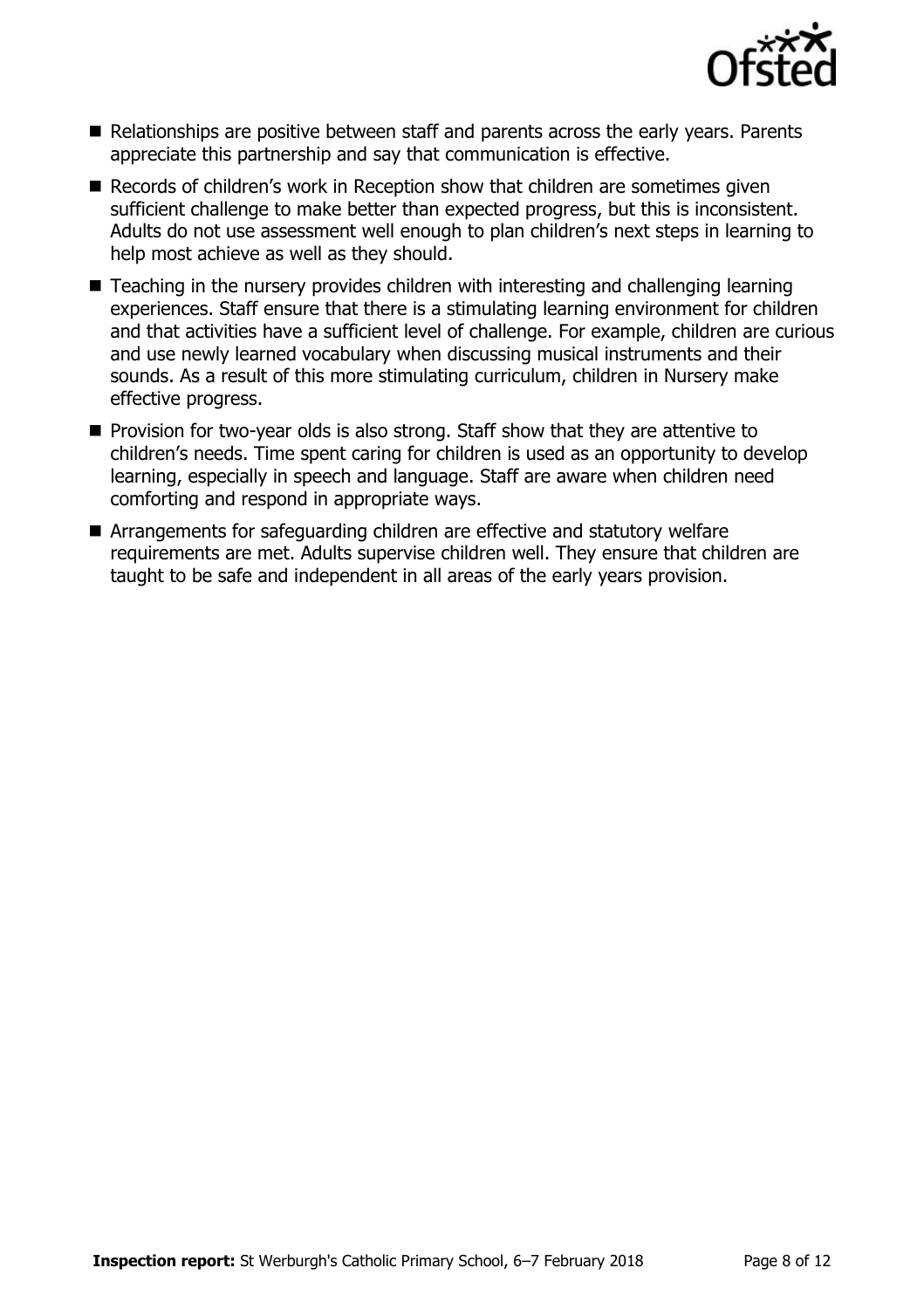

# **School details**

| Unique reference number  | 105091   |
|--------------------------|----------|
| Local authority          | Wirral   |
| <b>Inspection number</b> | 10045155 |

This inspection of the school was carried out under section 5 of the Education Act 2005.

| Type of school                      | Primary                                |
|-------------------------------------|----------------------------------------|
| School category                     | Voluntary aided                        |
| Age range of pupils                 | 2 to 11                                |
| Gender of pupils                    | Mixed                                  |
| Number of pupils on the school roll | 258                                    |
| Appropriate authority               | The governing body                     |
| Chair                               | Mrs Lynn Ireland                       |
| <b>Headteacher</b>                  | Mrs Sarah Murphy                       |
| Telephone number                    | 01516 478 404                          |
| Website                             | www.stwerburghswirral.co.uk/           |
| Email address                       | schooloffice@stwerburghs.wirral.sch.uk |
| Date of previous inspection         | 15-16 January 2014                     |

### **Information about this school**

- The school meets requirements on the publication of specified information on its website.
- St Werburgh's Catholic Primary School is a smaller than average-sized primary school.
- The headteacher took up post at the beginning of the autumn term 2017.
- The proportion of pupils who speak English as an additional language is above average.
- The proportion of pupils known to be eligible for the pupil premium is above average.
- The proportion of pupils who have SEN and/or disabilities and receive support is above the national average. The proportion of pupils who have a statement of SEN or an education, health and care plan is below average.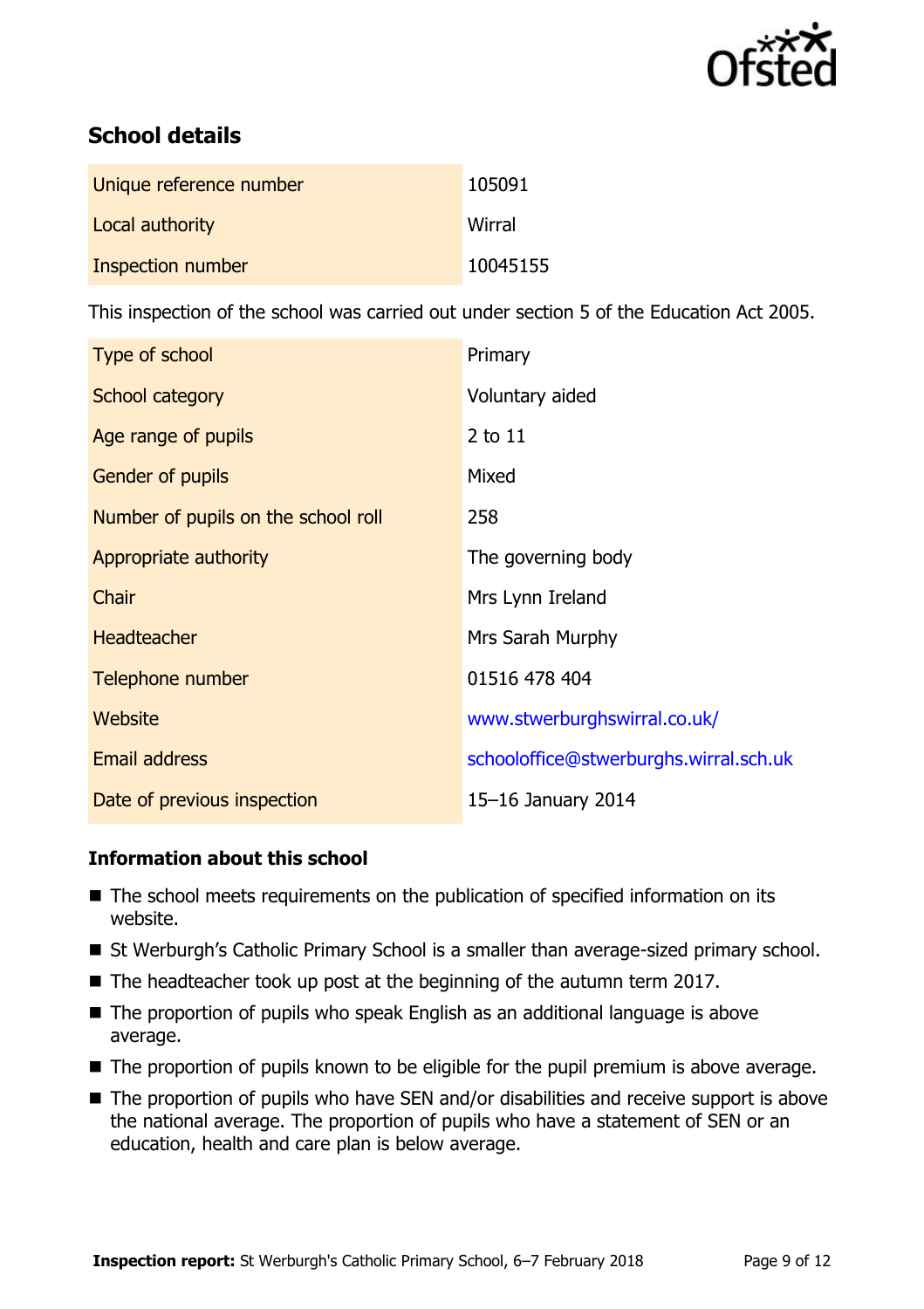

■ The school meets the government's current floor standards, which set the minimum expectations for pupils' attainment and progress in reading, writing and mathematics by the end of Year 6.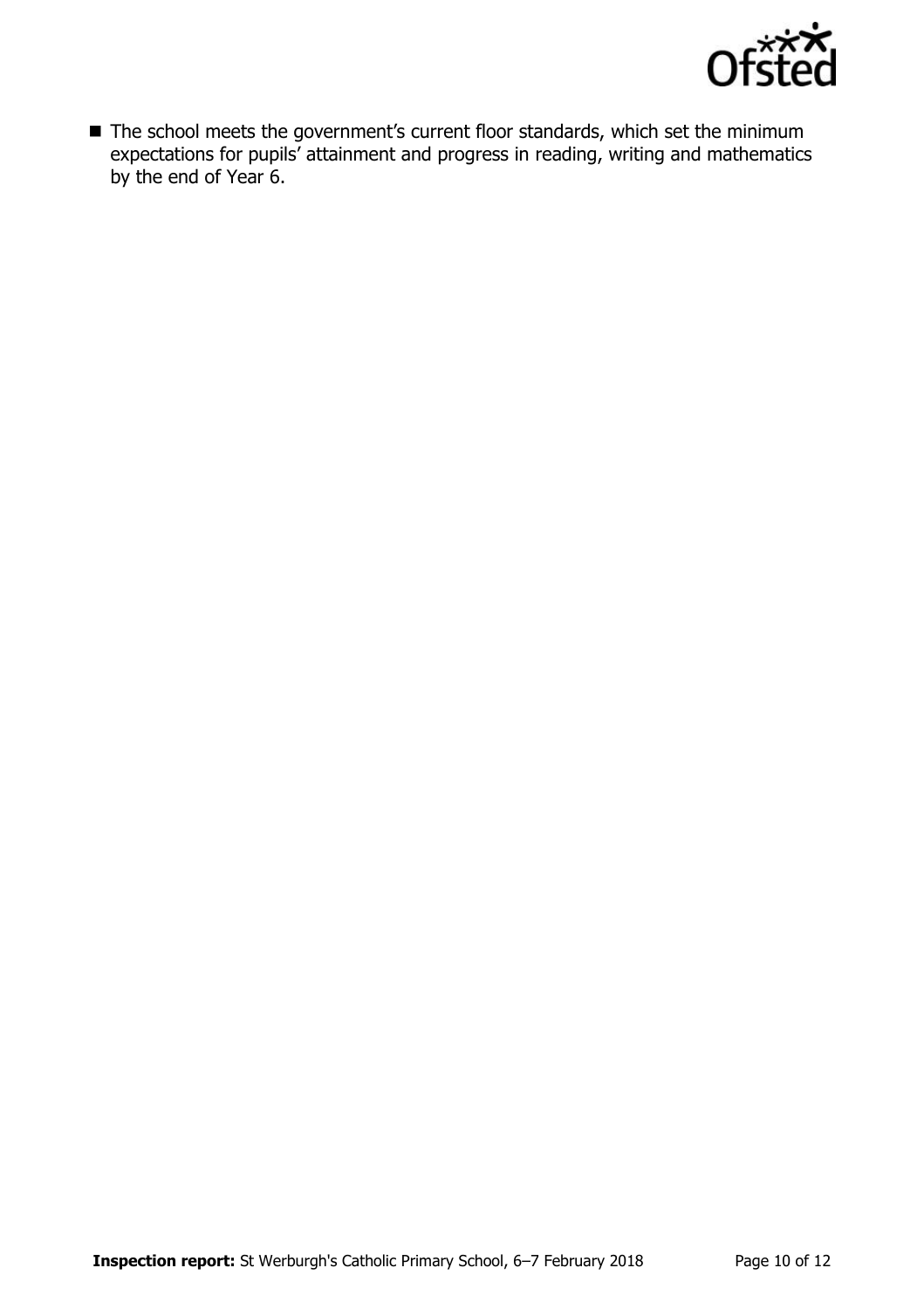

# **Information about this inspection**

- **Inspectors observed learning in all year groups.**
- **Inspectors talked with pupils about the school and looked at examples of pupils' work.**
- Inspectors held meetings with the headteacher, deputy headteacher, subject leaders and members of the governing body. Inspectors also met with a representatives from the local authority, the Diocese of Shrewsbury and the headteacher of a local school providing support to leaders.
- Inspectors took account of nine responses to the online staff survey and 22 responses to the online pupils' survey.
- Inspectors spoke with parents informally at the start of the school day and took account of the three responses to Ofsted's online questionnaire, Parent View.
- Inspectors looked at a range of documents, including the school's self-evaluation of its current performance, the school's most recent information on the attainment and progress of pupils, information relating to the safeguarding of pupils, and the school's most recent information relating to the attendance of pupils.

#### **Inspection team**

| Simon Hunter, lead inspector | Her Majesty's Inspector |
|------------------------------|-------------------------|
| <b>Maureen Hints</b>         | Ofsted Inspector        |
| <b>Schelene Ferris</b>       | <b>Ofsted Inspector</b> |